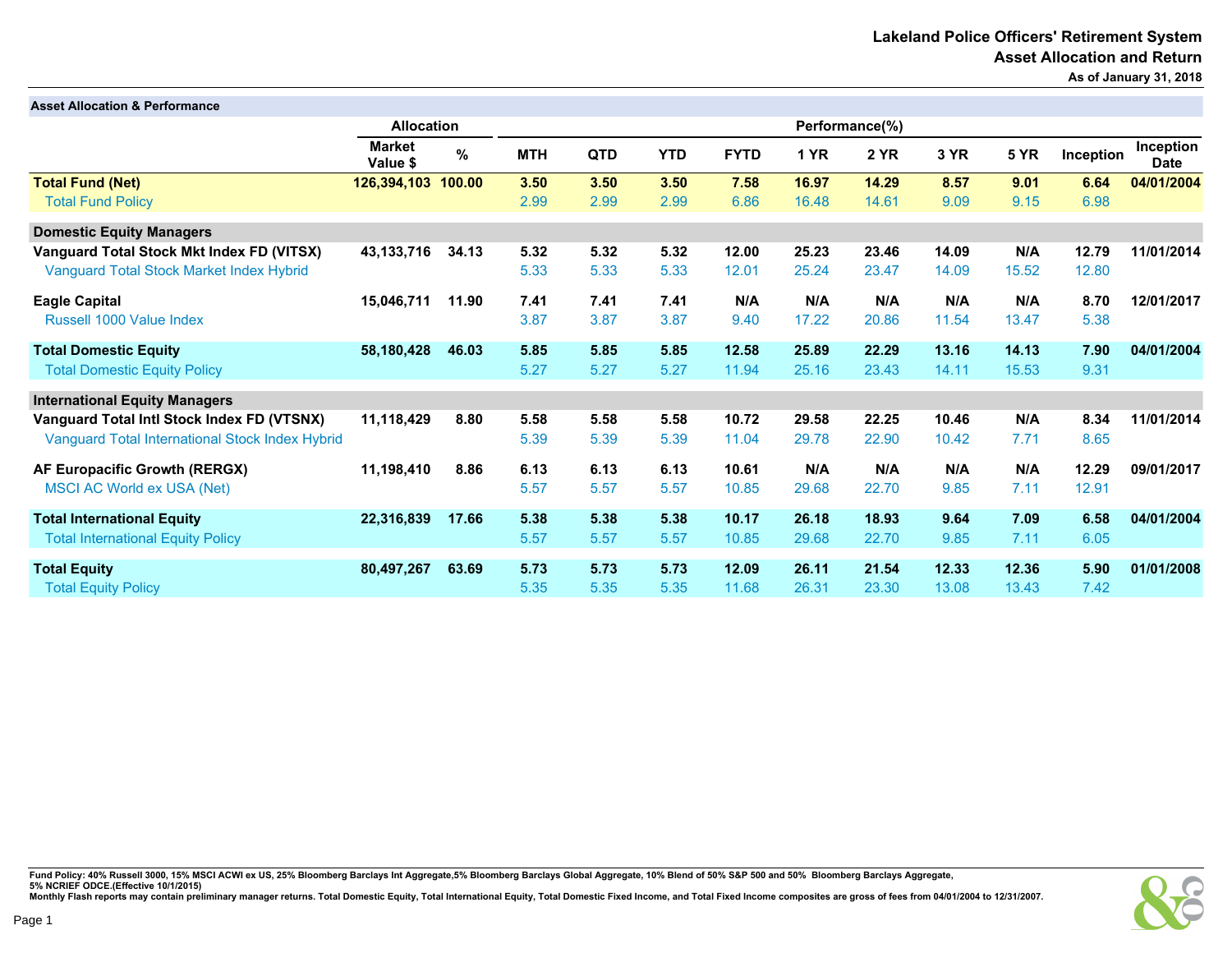Lakeland Police Officers' Retirement System Asset Allocation and Return

As of January 31, 2018

|                                                    | <b>Allocation</b>         |       | Performance(%) |            |            |             |      |             |       |             |           |                          |
|----------------------------------------------------|---------------------------|-------|----------------|------------|------------|-------------|------|-------------|-------|-------------|-----------|--------------------------|
|                                                    | <b>Market</b><br>Value \$ | %     | <b>MTH</b>     | <b>QTD</b> | <b>YTD</b> | <b>FYTD</b> | 1 YR | <b>2 YR</b> | 3 YR  | <b>5 YR</b> | Inception | Inception<br><b>Date</b> |
| <b>Domestic Fixed Income Managers</b>              |                           |       |                |            |            |             |      |             |       |             |           |                          |
| <b>Galliard Fixed Income</b>                       | 20,702,824                | 16.38 | $-0.90$        | $-0.90$    | $-0.90$    | $-0.88$     | 1.48 | 1.24        | 1.22  | 1.61        | 3.52      | 04/01/2008               |
| <b>Bloomberg Barclays Intermed Aggregate Index</b> |                           |       | $-0.98$        | $-0.98$    | $-0.98$    | $-1.05$     | 1.09 | 0.99        | 1.02  | 1.58        | 3.24      |                          |
| <b>Total Domestic Fixed Income</b>                 | 20,702,824                | 16.38 | $-0.90$        | $-0.90$    | $-0.90$    | $-0.88$     | 1.48 | 1.24        | 1.22  | 1.61        | 3.71      | 04/01/2004               |
| Bloomberg Barclays Intermed Aggregate Index        |                           |       | $-0.98$        | $-0.98$    | $-0.98$    | $-1.05$     | 1.09 | 0.99        | 1.02  | 1.58        | 3.56      |                          |
| <b>Global Fixed Income Managers</b>                |                           |       |                |            |            |             |      |             |       |             |           |                          |
| <b>Templeton Global Total Return</b>               | 2,844,429                 | 2.25  | 1.35           | 1.35       | 1.35       | $-0.40$     | 4.68 | 7.25        | 2.88  | 2.33        | 3.91      | 04/01/2011               |
| Blmbg. Barc. Global Multiverse                     |                           |       | 1.23           | 1.23       | 1.23       | 2.31        | 7.72 | 5.49        | 2.80  | 1.44        | 2.24      |                          |
| <b>PIMCO Diversified Income (PDIIX)</b>            | 2,894,455                 | 2.29  | N/A            | N/A        | N/A        | N/A         | N/A  | N/A         | N/A   | N/A         | N/A       | 02/01/2018               |
| Blmbg. Barc. Global Credit (Hedged)                |                           |       | $-0.49$        | $-0.49$    | $-0.49$    | 0.52        | 4.98 | 6.18        | 3.46  | 4.03        | N/A       |                          |
| <b>Total Global Fixed Income</b>                   | 5,738,884                 | 4.54  | 0.93           | 0.93       | 0.93       | $-0.81$     | 4.25 | 7.03        | 2.73  | 2.24        | 3.84      | 04/01/2011               |
| <b>Bloomberg Barclays Global Aggregate</b>         |                           |       | 1.19           | 1.19       | 1.19       | 2.28        | 7.46 | 4.88        | 2.48  | 1.22        | 2.01      |                          |
| <b>Total Fixed Income</b>                          | 26,441,708                | 20.92 | $-0.55$        | $-0.55$    | $-0.55$    | $-0.79$     | 1.97 | 2.09        | 1.47  | 1.73        | 3.81      | 04/01/2004               |
| <b>Total Fixed Income Policy</b>                   |                           |       | $-0.65$        | $-0.65$    | $-0.65$    | $-0.55$     | 2.03 | 1.57        | 1.25  | 1.34        | 3.36      |                          |
| <b>Real Estate Managers</b>                        |                           |       |                |            |            |             |      |             |       |             |           |                          |
| <b>American Realty</b>                             | 2,798,853                 | 2.21  | 0.00           | 0.00       | 0.00       | 1.98        | 9.54 | 10.26       | 13.02 | 12.23       | 11.88     | 10/01/2010               |
| <b>NCREIF ODCE</b>                                 |                           |       | 0.00           | 0.00       | 0.00       | 2.15        | 7.80 | 8.53        | 10.70 | 11.54       | 12.23     |                          |
| <b>Intercontinental Real Estate</b>                | 4,742,220                 | 3.75  | 0.00           | 0.00       | 0.00       | 2.42        | 7.84 | 9.64        | 10.67 | 11.77       | 12.49     | 10/01/2010               |
| <b>NCREIF ODCE</b>                                 |                           |       | 0.00           | 0.00       | 0.00       | 2.15        | 7.80 | 8.53        | 10.70 | 11.54       | 12.23     |                          |
| <b>Total Real Estate</b>                           | 7,541,073                 | 5.97  | 0.00           | 0.00       | 0.00       | 2.26        | 8.36 | 9.89        | 11.65 | 11.97       | 12.26     | 10/01/2010               |
| <b>NCREIF ODCE</b>                                 |                           |       | 0.00           | 0.00       | 0.00       | 2.15        | 7.80 | 8.53        | 10.70 | 11.54       | 12.23     |                          |

Fund Policy: 40% Russell 3000, 15% MSCI ACWI ex US, 25% Bloomberg Barclays Int Aggregate,5% Bloomberg Barclays Global Aggregate, 10% Blend of 50% S&P 500 and 50% Bloomberg Barclays Aggregate,<br>5% NCRIEF ODCE.(Effective 10/1

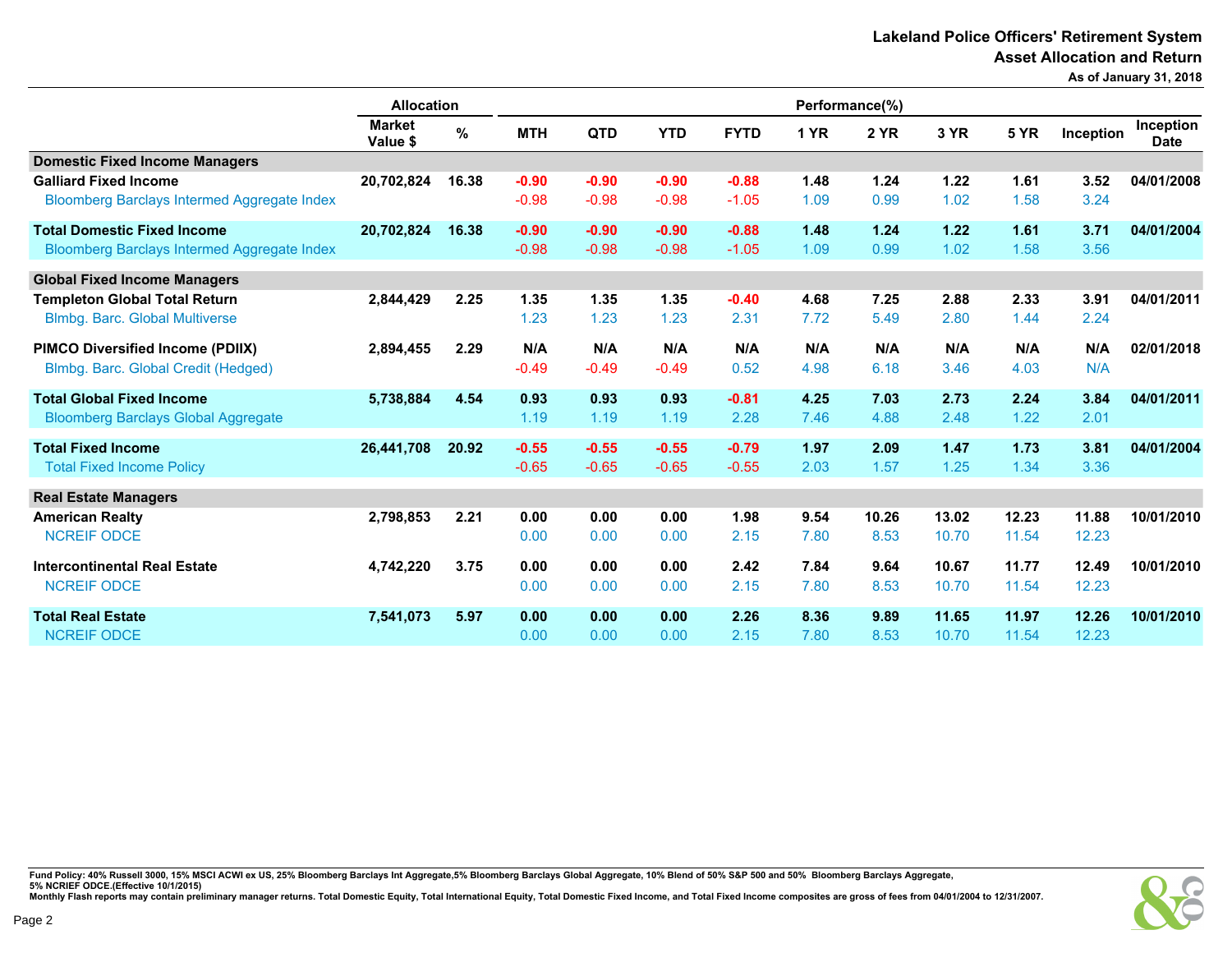|                                                 | <b>Allocation</b>         |      | Performance(%) |            |      |             |             |             |      |             |           |                          |
|-------------------------------------------------|---------------------------|------|----------------|------------|------|-------------|-------------|-------------|------|-------------|-----------|--------------------------|
|                                                 | <b>Market</b><br>Value \$ | %    | <b>MTH</b>     | <b>QTD</b> | YTD. | <b>FYTD</b> | <b>1 YR</b> | <b>2 YR</b> | 3 YR | <b>5 YR</b> | Inception | Inception<br><b>Date</b> |
| <b>Real Asset Funds</b>                         |                           |      |                |            |      |             |             |             |      |             |           |                          |
| <b>Westwood Income Opportunity Fund (WHGIX)</b> | 6,180,173                 | 4.89 | 2.47           | 2.47       | 2.47 | 5.90        | 11.14       | 11.48       | 6.20 | N/A         | 7.19      | 09/01/2013               |
| 50/50 Blend S&P 500 & Barclays Agg              |                           |      | 2.29           | 2.29       | 2.29 | 5.86        | 13.75       | 12.10       | 7.86 | N/A         | 9.14      |                          |
| <b>Blackrock Multi Asset Income-I (BIICX)</b>   | 5,086,915                 | 4.02 | 1.16           | 1.16       | 1.16 | 2.85        | 8.90        | 9.64        | N/A  | N/A         | 8.15      | 01/01/2016               |
| 50% MSCI World/50% BC Agg                       |                           |      | 2.06           | 2.06       | 2.06 | 5.05        | 13.47       | 11.27       | 6.53 | N/A         | 9.56      |                          |
| <b>Total Real Return</b>                        | 11,267,088                | 8.91 | 1.92           | 1.92       | 1.92 | 4.55        | 10.14       | 10.65       | 4.30 | N/A         | 5.08      | 09/01/2013               |
| 50/50 Blend S&P 500 & Barclays Agg              |                           |      | 2.29           | 2.29       | 2.29 | 5.86        | 13.75       | 12.10       | 7.86 | N/A         | 9.14      |                          |
| <b>Cash Accoounts</b>                           |                           |      |                |            |      |             |             |             |      |             |           |                          |
| <b>Receipt &amp; Disbursement</b>               | 646,344                   | 0.51 |                |            |      |             |             |             |      |             |           |                          |
| <b>Mutual Fund Cash</b>                         | 624                       | 0.00 |                |            |      |             |             |             |      |             |           |                          |

Fund Policy: 40% Russell 3000, 15% MSCI ACWI ex US, 25% Bloomberg Barclays Int Aggregate,5% Bloomberg Barclays Global Aggregate, 10% Blend of 50% S&P 500 and 50% Bloomberg Barclays Aggregate,<br>5% NCRIEF ODCE.(Effective 10/1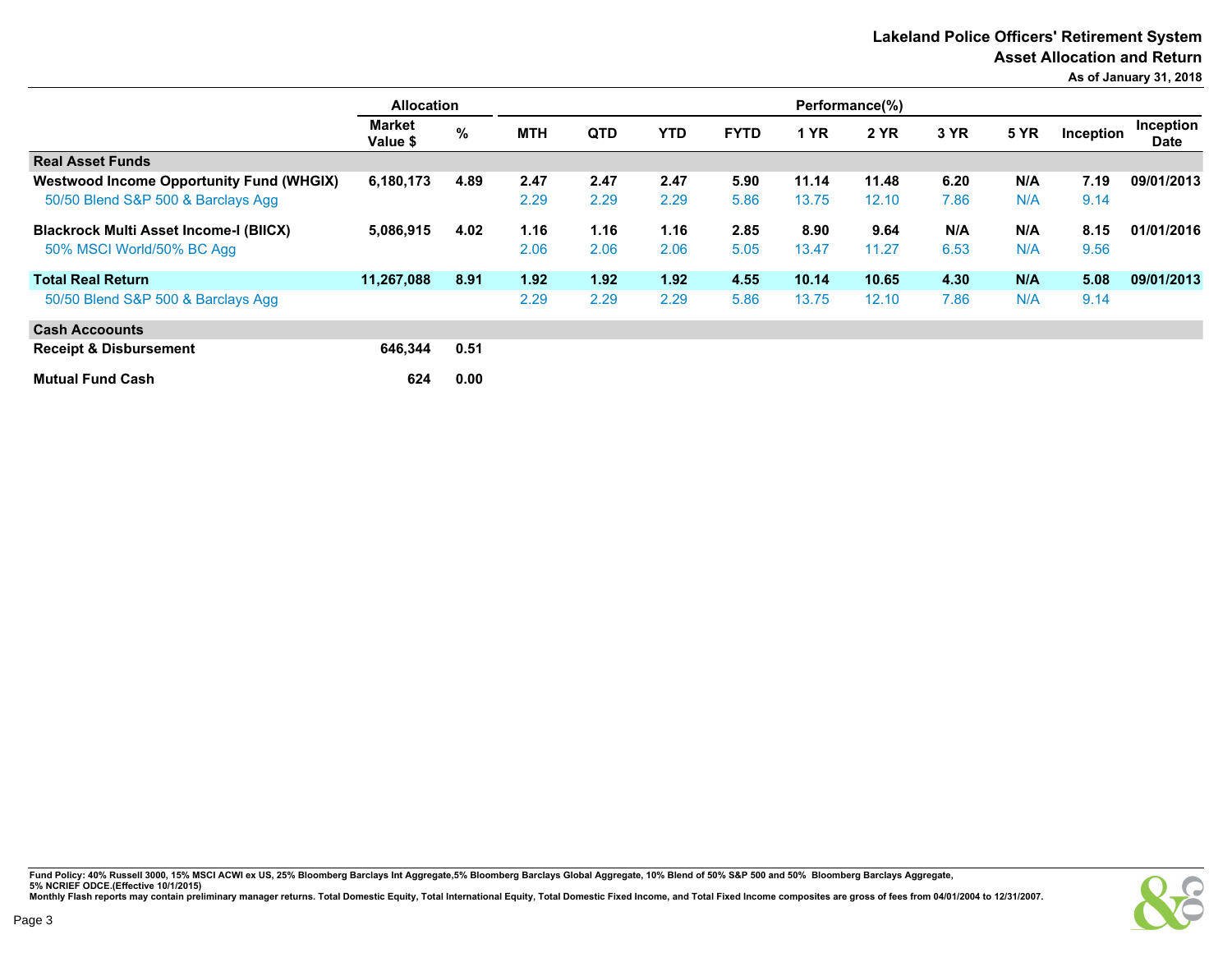

|                                            | <b>Market Value</b> | Allocation (%) | Target (%) |
|--------------------------------------------|---------------------|----------------|------------|
| Vanguard Total Stock Mkt Index FD (VITSX)  | 43,133,716          | 34.13          | 33.00      |
| Eagle Capital                              | 15,046,711          | 11.90          | 12.00      |
| Vanguard Total Intl Stock Index FD (VTSNX) | 11,118,429          | 8.80           | 8.75       |
| AF Europacific Growth (RERGX)              | 11,198,410          | 8.86           | 8.75       |
| Galliard Fixed Income                      | 20,702,824          | 16.38          | 17.50      |
| Templeton Global Return (FTTRX) R6         | 2,844,429           | 2.25           | 2.50       |
| PIMCO Diversified Income                   | 2,894,455           | 2.29           | 2.50       |
| American Realty                            | 2,798,853           | 2.21           | 2.50       |
| Intercontinental Real Estate               | 4,742,220           | 3.75           | 2.50       |
| Westwood Income Opportunity Fund (WHGIX)   | 6,180,173           | 4.89           | 5.00       |
| Blackrock Multi Asset Income (BIICX)       | 5,086,915           | 4.02           | 5.00       |
| Receipt & Disbursement                     | 646.344             | 0.51           | 0.00       |
| <b>Mutual Fund Cash</b>                    | 624                 | 0.00           | 0.00       |
| <b>Total Fund</b>                          | 126,394,103         | 100.00         | 100.00     |

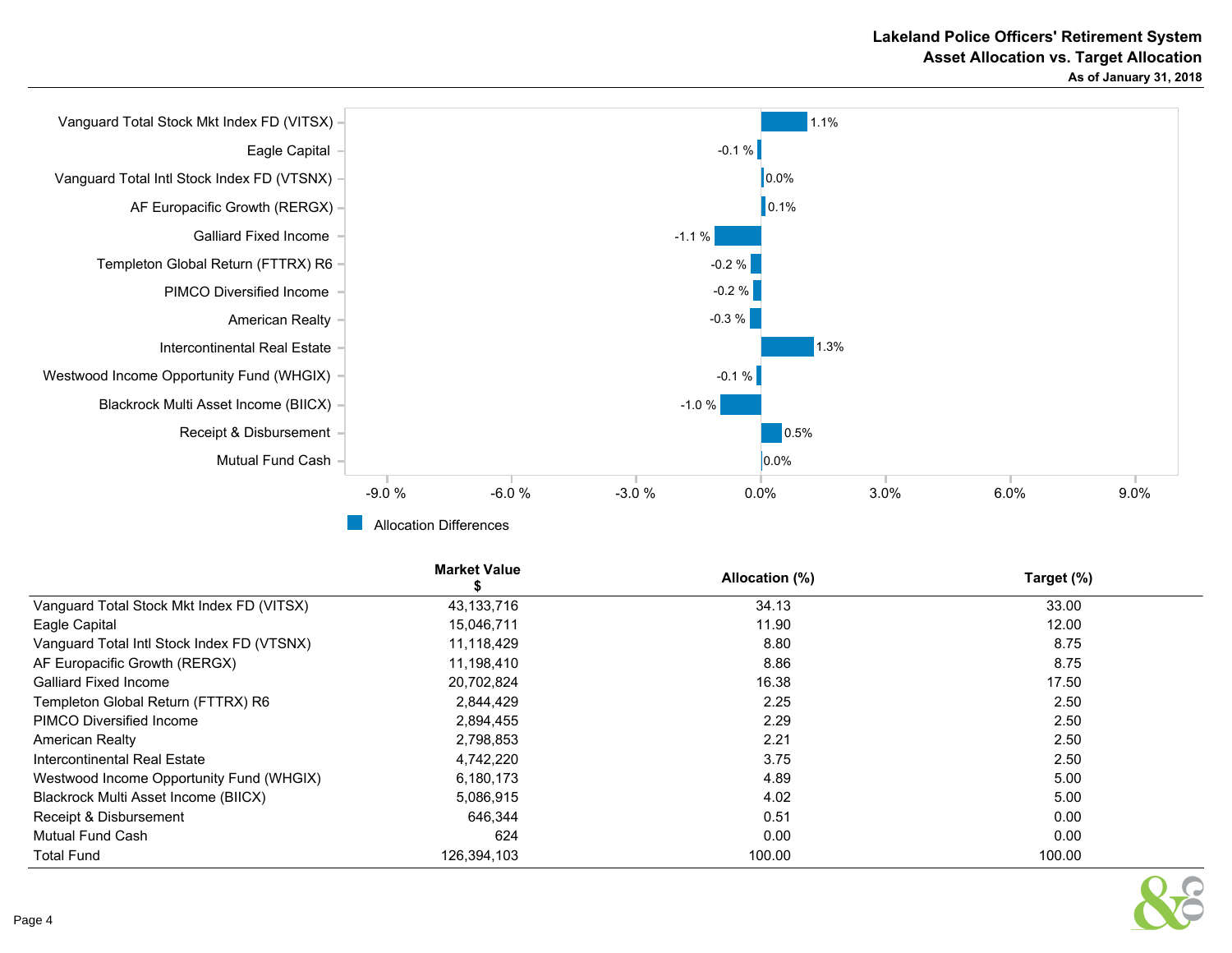| <b>Financial Reconciliation</b>            |                                   |                                |                          |                          |                                  |                          |                                |                                   |
|--------------------------------------------|-----------------------------------|--------------------------------|--------------------------|--------------------------|----------------------------------|--------------------------|--------------------------------|-----------------------------------|
|                                            | <b>Market Value</b><br>01/01/2018 | <b>Net</b><br><b>Transfers</b> | <b>Contributions</b>     | <b>Distributions</b>     | <b>Management</b><br><b>Fees</b> | Other<br><b>Expenses</b> | <b>Return On</b><br>Investment | <b>Market Value</b><br>01/31/2018 |
| <b>Total Fund</b>                          | 122,278,401                       | $\blacksquare$                 | 622,941                  | $-741,392$               | $\blacksquare$                   | $-30,846$                | 4,265,001                      | 126,394,103                       |
|                                            |                                   |                                |                          |                          |                                  |                          |                                |                                   |
| <b>Total Equity</b>                        | 72,948,141                        | 3,335,650                      | $\sim$                   | $\blacksquare$           | $\blacksquare$                   | $\sim$                   | 4,213,475                      | 80,497,267                        |
| <b>Total Domestic Equity</b>               | 55,007,623                        | $-46,800$                      |                          |                          | ٠                                |                          | 3,219,604                      | 58,180,428                        |
| Vanguard Total Stock Mkt Index FD (VITSX)  | 40,988,263                        | $-35,100$                      |                          |                          |                                  |                          | 2,180,553                      | 43, 133, 716                      |
| Eagle Capital                              | 14,019,360                        | $-11,700$                      |                          |                          |                                  |                          | 1,039,051                      | 15,046,711                        |
| <b>Total International Equity</b>          | 17,940,518                        | 3,382,450                      |                          |                          |                                  |                          | 993,871                        | 22,316,839                        |
| Vanguard Total Intl Stock Index FD (VTSNX) | 8,958,129                         | 1,691,225                      |                          |                          |                                  |                          | 469,074                        | 11,118,429                        |
| AF Europacific Growth (RERGX)              | 8,982,389                         | 1,691,225                      |                          |                          |                                  |                          | 524,797                        | 11,198,410                        |
| <b>Total Fixed Income</b>                  | 30,043,830                        | $-3,440,950$                   | $\sim$                   | $\blacksquare$           | $\blacksquare$                   | $\sim$                   | $-161, 173$                    | 26,441,708                        |
| <b>Total Domestic Fixed Income</b>         | 25,659,013                        | $-4,732,175$                   |                          |                          | $\blacksquare$                   |                          | $-224,014$                     | 20,702,824                        |
| Galliard Fixed Income                      | 25,659,013                        | $-4,732,175$                   |                          |                          |                                  |                          | $-224,014$                     | 20,702,824                        |
| <b>Total Global Fixed Income</b>           | 4,384,818                         | 1,291,225                      |                          |                          |                                  |                          | 62,841                         | 5,738,884                         |
| Templeton Global Return (FTTRX) R6         | 4,384,818                         | $-1,608,775$                   |                          |                          |                                  |                          | 68,387                         | 2,844,429                         |
| PIMCO Diversified Income (PDIIX)           | $\overline{\phantom{a}}$          | 2,900,000                      |                          |                          |                                  |                          | $-5,545$                       | 2,894,455                         |
| <b>Total Real Estate</b>                   | 7,541,073                         | $\blacksquare$                 | $\sim$                   | $\blacksquare$           | $\blacksquare$                   | $\blacksquare$           | $\blacksquare$                 | 7,541,073                         |
| American Realty                            | 2,798,853                         |                                |                          |                          |                                  |                          |                                | 2,798,853                         |
| Intercontinental Real Estate               | 4,742,220                         |                                |                          |                          |                                  |                          |                                | 4,742,220                         |
| <b>Total Real Return</b>                   | 11,066,752                        | $-11,700$                      | $\sim$                   | $\overline{\phantom{a}}$ | $\blacksquare$                   | $\sim$                   | 212,037                        | 11,267,088                        |
| Westwood Income Opportunity Fund (WHGIX)   | 6,037,114                         | $-5,850$                       | $\overline{\phantom{a}}$ | $\overline{\phantom{a}}$ | $\overline{\phantom{a}}$         |                          | 148,909                        | 6,180,173                         |
| Blackrock Multi Asset Income-I (BIICX)     | 5,029,637                         | $-5,850$                       |                          |                          |                                  |                          | 63,128                         | 5,086,915                         |
| <b>Cash Accounts</b>                       |                                   |                                |                          |                          |                                  |                          |                                |                                   |
| Receipt & Disbursement                     | 678,352                           | 117,000                        | 622,941                  | $-741,392$               |                                  | $-30,846$                | 290                            | 646,344                           |
| Mutual Fund Cash                           | 254                               |                                |                          |                          |                                  |                          | 371                            | 624                               |